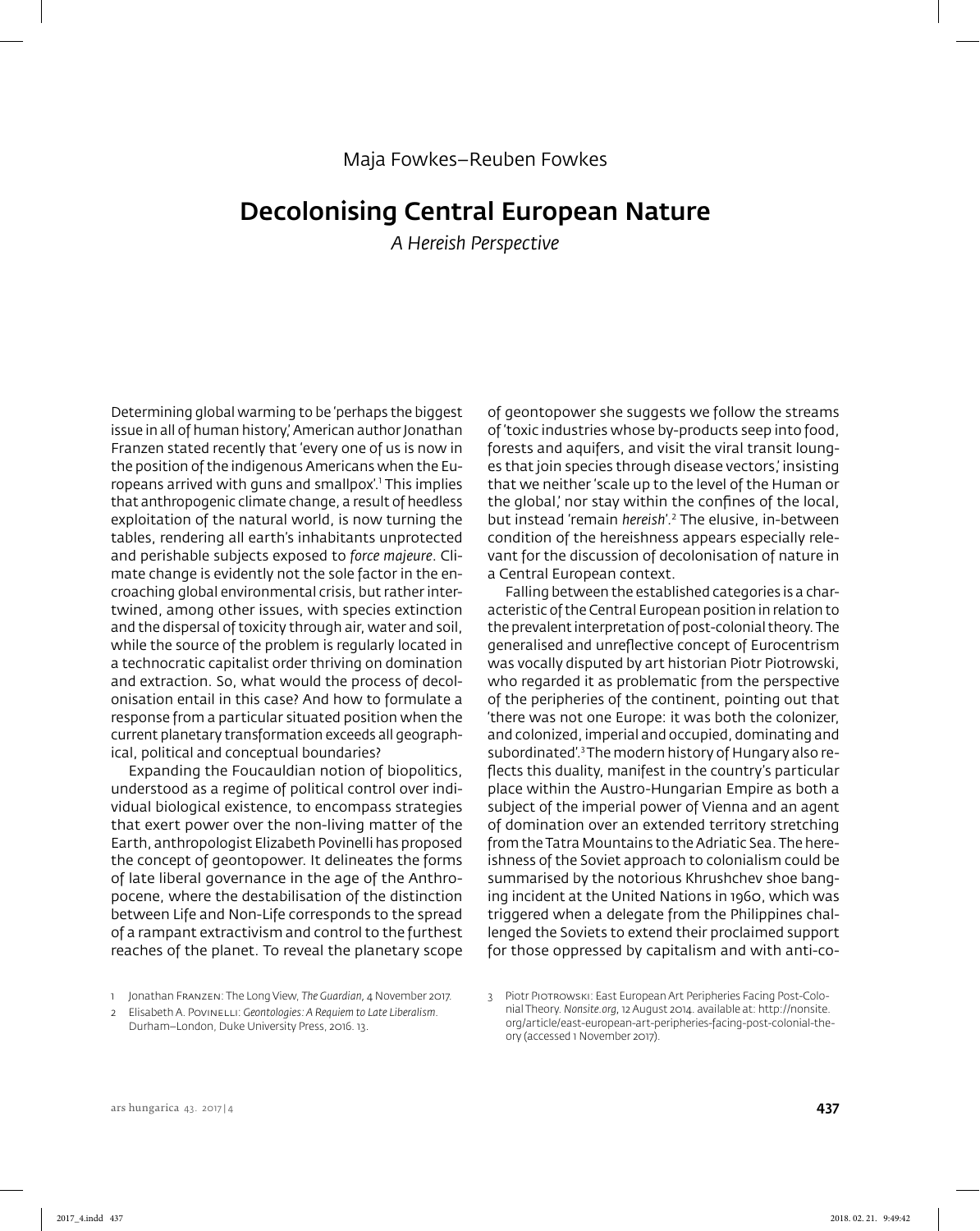lonial movements in the Third World to the citizens of Central Europe.4 In the post-communist era, where cultural and political de-colonisation competes with economic neo-colonialism and counter-globalisation elides into duplicitous populism, the urgent question of the survival of the natural world haunts attempts to think de-colonisation in purely anthropocentric terms.

Decolonisation of nature has been conceived as generally raising the question of how to unravel the 'legacy of imperial, anthropocentric and utilitarian attitudes towards nature' that arose during the age of empires yet survived into the post-colonial era.<sup>5</sup> In other words, as art historian T. J. Demos has pointed out, decolonising nature would entail 'releasing the environment from its reduction to "natural resources," as if it exists purely for human exploitation and consumption'.6 At fi rst glance, it might appear that the agenda of decolonisation is primarily directed towards contesting the treatment of the natural world as an economic resource for fuelling industrial development in capitalist societies. Indeed, it was a truism of the socialist system that environmental degradation, just like colonialism, was a problem restricted to the capitalist world. However, as dissident Marxist theorist André Gorz pointed out in his pioneering *Ecology as Politics,* the orientation towards growth in the socialist model closely resembled the fixation on increasing production and profits that drove the capitalist system.<sup>7</sup> The logic of growth and progress that was embedded in both versions of industrial society, with their gaze directed into a rosy future, was notably also shared by colonial settlers who ruled over both the indigenous populations and their natural environment. It has now become evident that such practices belong to the wider project of modernity which by following a 'singular path of optimism and salvation' justified the 'ruthless ambition' required for violent destruction carried out in the name of progress.<sup>8</sup>

The role of art in processes of decolonisation of nature was envisaged by Demos in terms of 'cultivating the more-than-human world' through artistic practices that reformulate social values and expound the

'politico-ecological imperative to mobilise creativity itself as a desperately needed resource in the reconstruction of the conditions of life's ongoingness'.9 Notably, the author primarily addresses these questions in relation to contemporary art. $10$  The issue we would like to raise is how the processes of past colonisations of nature could be detected in specific periods of art history? To what extend could art works be analysed as documents of wider social and political attitudes to the natural environment? Furthermore, are there events in art history that could be associated with the project of decolonisation, moments in which social and environmental agendas overlap and are unified in a struggle for liberation? Finally, is there something specific to the way contemporary artistic practices originating in the Central European region have developed particular approaches to environmental crisis?

In order to tackle these questions we focus on the moment of the onset of communist rule over the Eastern bloc, and specifically the period of the imposition of the imported Soviet model onto social, political and cultural structures. The enforcement of the precepts of socialist realism is considered in terms of its role in vanquishing the existing artworld, as well as delivering an encoded message of nature domination. On the assumption that it is possible to view elements of entangled hereish approaches in the processes of de-Stalinisation in terms of decolonisation, we intend to search for such decolonising traces in the course of art history. Another period of concern is the years around the fall of communism, when environmental history, various forms of social liberation and artistic engagements with nature came into constructive alignment. Also touched upon are recent artistic practices that engage in discussions of socio-political developments in post-communist territories refracted through their attitude to the natural world. In doing so, we concentrate our attention on Hungarian art history and more specifically on the exhibition histories of the Budapest Kunsthalle / Műcsarnok.

A snapshot of the interwoven issues raised by the treatment of natural elements within an art institution

- 6 T. J. Demos: Creative Ecologies. *Take on India,* vol. 3. no. 1. January– June 2017. 19.
- 7 André Gorz: *Ecology as Politics.* Boston, South End Press, 1979. 11.
- 8 Anna Tsing et al.: Introduction. In Anna Tsing et al. (eds.): *Arts of Living on a Damaged Planet / Ghosts of the* Anthropocene. Minneapolis–London, University of Minnesota Press, 2017. 7.
- 9 Demos 2017 *(See note 6)* 21.
- 10 T. J. Demos: *Decolonizing Nature: Contemporary Art and the Politics of Ecology*. Berlin, Sternberg Press, 2016.

<sup>4</sup> See: Janusz Korek: Central and Eastern Europe from a Postcolonial Perspective. *Postcolonial Europe,* 27 April 2009, available at: http:// www.postcolonial-europe.eu/essays/60--central-and-eastern-europe-from-a-postcolonial-perspective.html (accessed 1 November 2017).

<sup>5</sup> William M. Adams–Martin Mulligan: Introduction. In: William M. Adams–Martin Mulligan (eds.): *Decolonisation of Nature: Strategies for Conservation in a Postcolonial Era*. London, Earthscan, 2003. 6.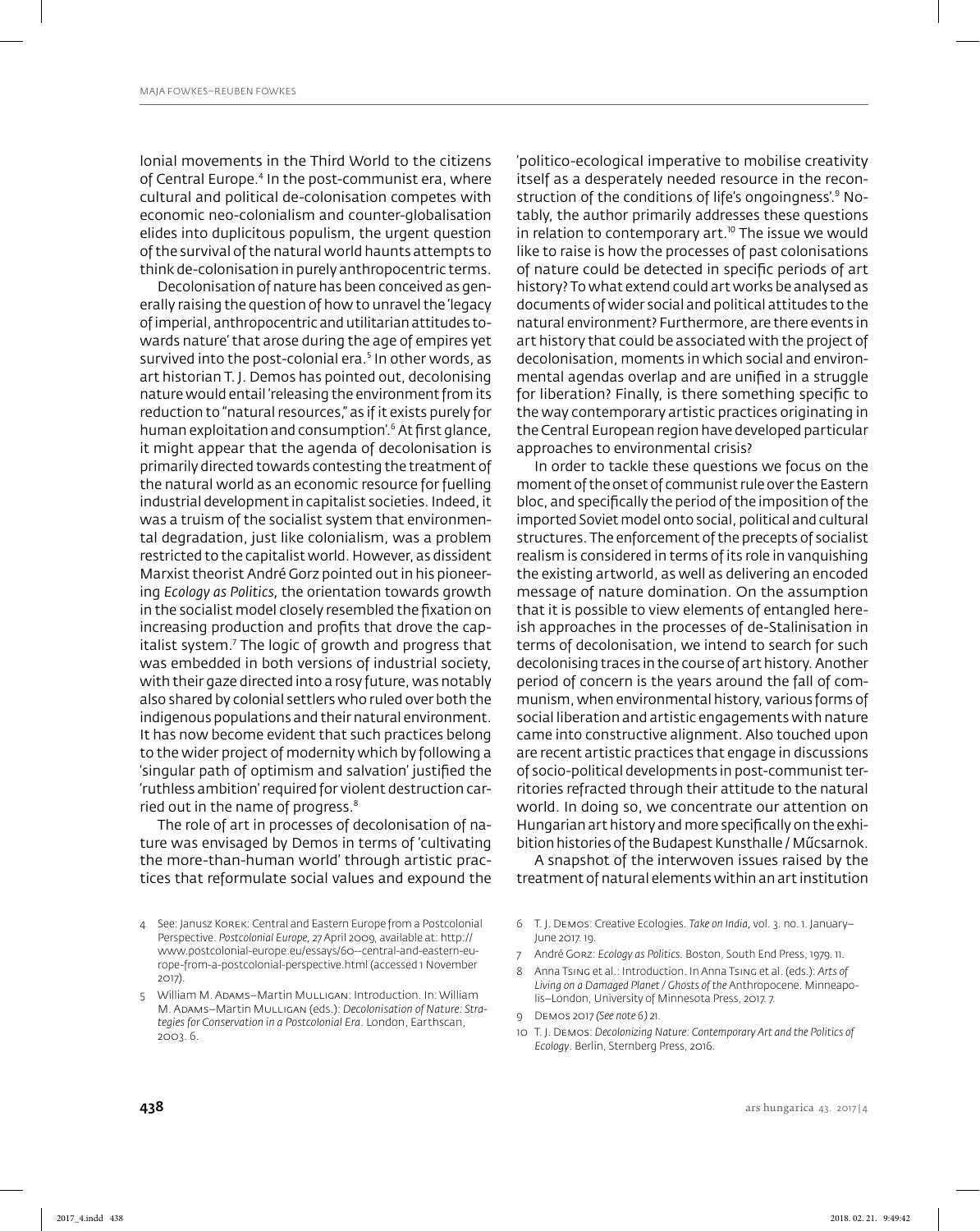could be glimpsed in a work carried out in 2003 by Slovenian artist Jože Barši. It was realised in the Műcsarnok the context of the exhibition Poesis, curated by Judit Angel, which looked at the creative potential in everyday situations.<sup>11</sup> The artist asked the Műcsarnok employees to pose for a group photo on the steps of the building with their favourite plant, turning the potted greenery and flowers into agents of institutional critique. *The Műcsarnok Staff (Fig. 1.)* alluded to the latent power of the vegetal to dissolve institutional hierarchies and professional rivalries, with new social bonds created between the employees as human carers of plants. This work, belonging to the period of post-transition and realised on the eve of Hungary joining the European Union, captures the moment when an open, egalitarian worldview was part of the wider social atmosphere.

A starkly different climate was in the air in the late 1940s when local communist parties consolidated their power across the Eastern bloc, bringing an end to the artistic pluralism of the post-war coalition period and resulting in the implementation of Soviet socialist realism within the cultural and artistic spheres. The new order obliged artists to concentrate their efforts exclusively on the depiction of social reality and to offer an affirmative, transparently understandable reflection of the immense changes taking place in the life of their countries. This was not just matter of a stylistic demand to faithfully reflect reality, but rather artists were also to follow specific requirements of obedience to the communist party *(partiinost),* ideological content *(ideinost),* to be for and about the people *(narodnost)* and to be associated with the positive hero *(tipichnost).*<sup>12</sup> Such officially set rules could also be taken as a key to unlock the Stalinist attitude towards nature recorded in socialist realist paintings through their preselected choices of nature-oriented themes and stylistic treatment of landscape art, as well as in instances when the natural environment featured incidentally or as a background in other genres of official art.

Russian artist Fedor Shurpin's (1904–1972) iconic portrait of Stalin entitled *The Morning of our Native Land* (1948), in which the Soviet leader was portrayed as a solitary figure against the backdrop of the Soviet countryside, could serve as a case in point. The expanses of low-lying landscape behind the larger-than-life ruler are interwoven with symbolic features such as tractors



1. Jože Barši: *The Műcsarnok Staff ,* 2003 Courtesy the artist

ploughing vast fields fringed by freshly planted trees, while a row of electricity pylons stretches into the distance, where smoke billowing from factory chimneys merges with the clouds in the blue sky. The scenery offers an ideological setting that glorifies Stalin's achievements in transforming the countryside, with the artist himself elucidating that 'in the sound of the tractors, the movement of trains, in the fresh breathing of the limitless, spring fields – in everything I saw and felt the image of the leader of the people'.<sup>13</sup> Indeed, the leader depicted with clasped hands to suggest satisfaction at a job well done gazes confidently to the dawn of a bright new beginning, while the landscape behind him emanates the ethos of unstoppable progress embedded in the five year plan.

The painting was made in a year that was not only a turning point in the cultural and political history of the post-war period, but which also saw the launch of a unique experiment in the environmental history of socialism. The resolution 'Plan for Shelter Belt Plantings, Grass Crop Rotation, and the Construction of Ponds and Reservoirs to Secure High-Yield and Stable Harvests in Steppe and Forest-Steppe Regions of European Part of the USSR,' which became known as the *Great Stalin Plan for the Transformation of Nature,* was unanimously adopted by the Soviet Communist Party on 20 October

<sup>11</sup> Judit Angel: Poesis: The Everyday Differently. Exhibition catalogue. Budapest, Műcsarnok, 2003.

<sup>12</sup> See: Matthew Cullerne Bown: *Socialist Realist Painting.* Yale, Yale University Press, 1998. 141.

<sup>13</sup> *Ibid.* 237.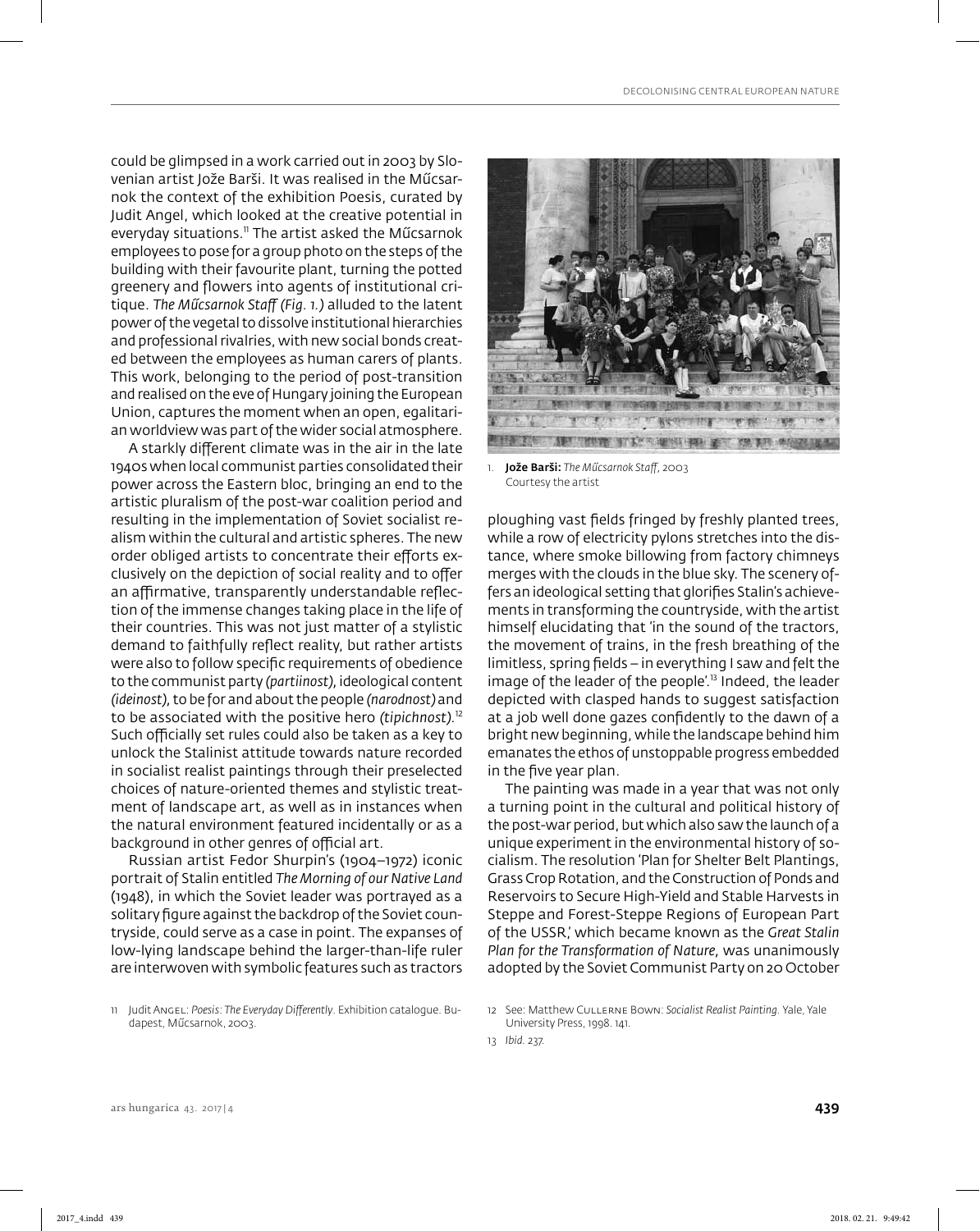1948. It contained three basic elements: the 'sculpting of rivers', including the Volga, Don and Dniepr, by building dams and turning them into a service for industry, agriculture and cities, the planting of massive forest belts to protect farmlands from drought and hot dry winds, and the construction of an extensive network of roads and railways.14 Setting in motion geo-engineering on such a colossal scale revealed the aberrant merging of utopianism and pragmatism in Soviet attitudes and practices towards the natural environment. As environmental historian Paul Josephson has observed, Soviet approaches went beyond those 'common to Enlightenment thinking about the desirability of reshaping nature to serve human needs,' since they entailed employing 'research, financial, industrial and state institutions as major actors' in a process whose ultimate goal was to actually 'subjugate nature'.<sup>15</sup> In other words, these measures could be interpreted within the context of the socialist version of industrial modernity as exemplary of the colonisation of nature.

Socialist realist paintings did not only served the purposes of state propaganda at home, but were equally used as a tool to promote Soviet ideology in the territories of Eastern Europe. Touring exhibitions dispatched from Moscow to the capitals across Eastern bloc were carefully organized to deliver an appropriate message both about style and content not only to the wider populace, but also to the art world. The itinerary of a large survey of *Soviet Painting* with more than sixty works in 1949 included Berlin, Dresden and Budapest, where the minister of culture used the opening speech to directly instruct Hungarian artists to pay attention 'not to Paris but to Moscow' and learn from 'Soviet culture and art how to create for the Hungarian working people'.16 The catalogue of the Hungarian edition of the exhibition held in the National Salon on Elizabeth Square emphasized the 'closeness of the art of Soviet masters to the reality of their environment,' which was evident in the attention they devoted to portrayal of 'the new man and woman building communism, the glorious past of the Soviet peoples' and significantly  $-$ 'the unlimited transformations of the natural diversity of their native land'.<sup>17</sup>

It is this latter category that is most relevant in this context, with paintings diligently illustrating the changes that the landscape was exposed to in the quest to extend the reach of socialist modernisation to the far flung corners of the largest country on the planet. Among the paintings on show, was the canvas *The Conquerors of the Steppe* (1948) depicting four young Uzbeks equipped with plans and scientific instruments surveying their unspoiled country, while the heavy machinery painted prominently in as much detail as the human figures stands as a guarantor of their mission to turn unused wilderness into productive arable land. The landscape painting *Timber Rafting down the Irtysh* (1948) took as its subject the large scale undertaking of tying logs together into rafts and floating them downstream for industrial use, while on the painting *Hunters* (1948) the frozen tundra is a mere backdrop for a group of warmly dressed men with guns in their hands returning from an implausibly successful kill, each with numerous plump birds, including wild geese, ducks and even a large tundra swan hanging across their shoulders.18 An unambiguous message about nature as a resource to be exploited and force to be tamed was thereby delivered to audiences in the new territories under Soviet control.

Explicitly promoting the ideas of expeditious progress and the boundless plenitude of the natural world, these paintings could also serve as documents attesting to what was actually taking place in the countryside at that time. For instance, environmental historians have pointed out that in their 'effort to bring the modern machinery of tractors, combines and harvesters, as well as fertilisers, to the countryside,' Soviet agronomists and planners encouraged 'profligate use of land, accelerated erosion, and poisoned the soil,' while hastening the decline of local cultures and communities.<sup>19</sup> Furthermore, while the hunting scene might have been intended to illustrate the promise of abundance of life under socialism, a potent message in a time of hunger and scarcity, it also unintentionally revealed the attitude towards other species and the failure to consider the consequences of the extermination of wild animals. It corresponded with a particular moment in the environmental history of the largely indigenous Russian

- 18 The painters were Ljutfula Abdullajev, Kondratij Bjelov and Vasilij Jakovlev respectively.
- 19 Josephson 2010 *(see note 15)* 73.

<sup>14</sup> *Ibid.* 119–120.

<sup>15</sup> Paul Josephson: War on Nature as Part of the Cold War. In: *Environmental Histories of the Cold War.* ed. J. R. Mcneill–Corinna Unger. Cambridge, Cambridge University Press, 2010. 26.

<sup>16</sup> Quoted in: Gábor Rieder: *Socialist Realism: Painting in the Rákosi Era*. Debrecen, Modem, 2008. 18.

<sup>17</sup> *Szovjet festőművészet* [Soviet painting]. Exhibition catalogue. Budapest, Műcsarnok, 1949. n. p.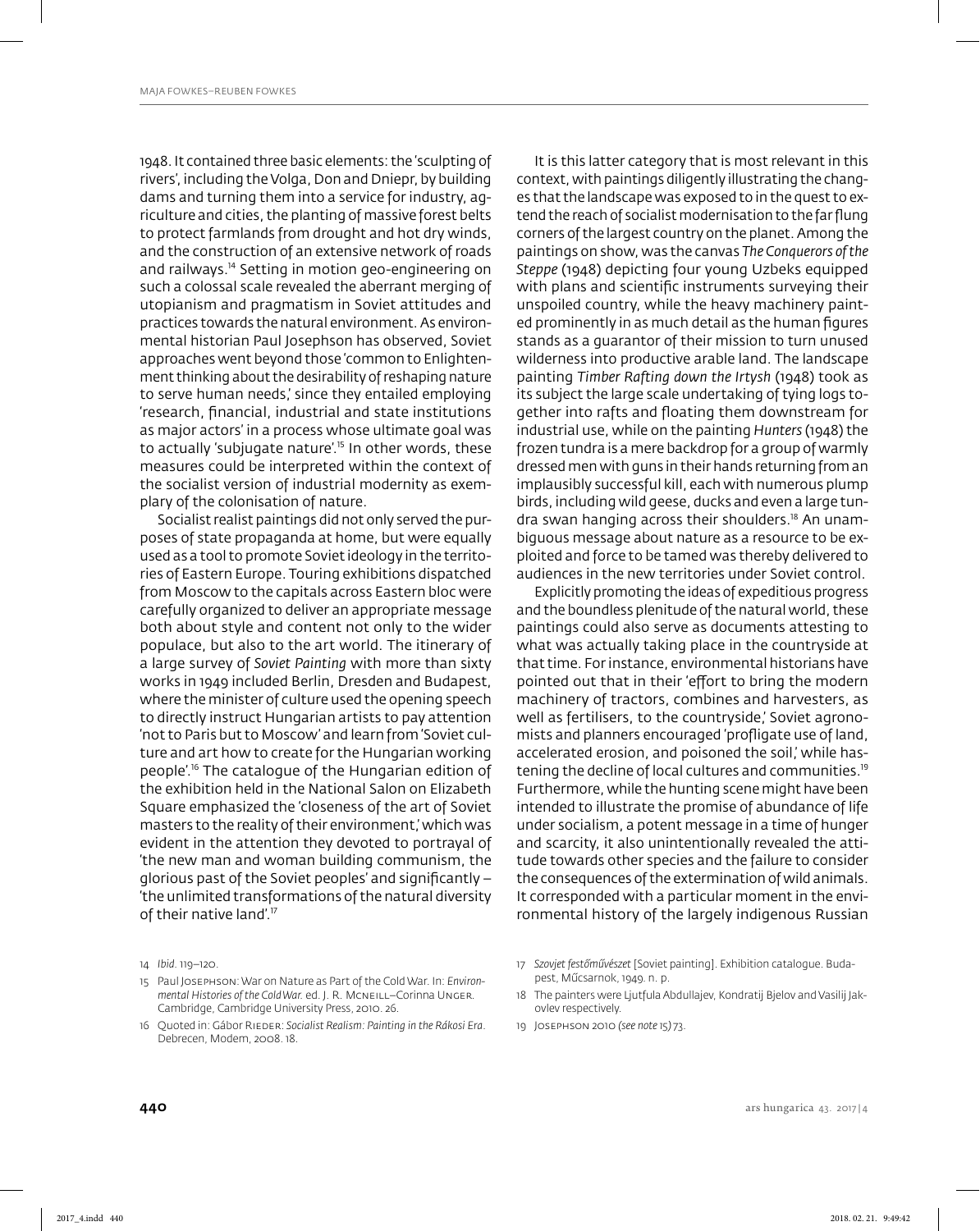north when 'Soviet colonisation meant increasing use of guns to hunt animals, leading to overhunting and some extinctions'.20 This was the moment in which 'the assimilationist view of the natural world aligned neatly with the empire-building project of the Russian state'.<sup>21</sup> The question is how translatable these imperial power relations were to the territories of Eastern Europe.

Perhaps answers could be sought in the socialist realist paintings produced by the artist from Eastern Europe. For instance, the mood of *Homeward Bound* (1954) by Kossuth prize winning artist József Csáki-Maronyák (1910–2002) is strikingly similar to that of the Soviet painting *Hunters* by Vasilij Jakovlev although in its Hungarian rendition the superabundant spoils are from a fishing catch on Lake Balaton.<sup>22</sup> Posing with a large catfish in one hand and the pole of a fishing gaff in the other, the young fisherman keeps his balance on the writhing lake waters, while the collective character of the outing is emphasised by the presence of two other fishing boats to the stern. Although the primary goal of the painting was to deliver a confidently optimistic vision of the socialist future, additionally underscored by the satisfied expression on the face of the perfectly poised fisherman, it also points to a complete disregard for the effects such fishing trips have on the lake, exemplifying the attitude that nature is nothing more than a resource for unlimited exploitation.

Among the prescribed themes that were handed out to Hungarian artists in preparation for the First Hungarian Art Exhibition of 1950 were subjects that included 'the first tractor in the village', 'collective work on the fields' and 'afforestation', illustrating the degree to which depictions of the countryside were expected to express a clear socio-political message. $^{23}$  The show was held in the recently reopened Műcsarnok, following on from an exhibition of Gifts from the Hungarian People to Stalin for his Seventieth Birthday, with the 'first' in the title underlining the belief that a new era had begun superseding earlier Hungarian artistic endeavours. As the catalogue reveals, artists were sent on study trips to far-flung collective farms to witness socialist progress at

20 *Ibid.* 17.

- 21 Andy Bruno: *The Nature of Soviet Power: An Arctic Environmental History*. Cambridge, Cambridge University Press, 2017. 12.
- 22 *Új Magyar Képzőművészet IV* [New Hungarian art IV]. Exhibition catalogue. Budapest, Képzőművészeti, 1954. 37.
- 23 Márta Kovalovszky (ed.): *The "Fifties": Hungarian Art of the Twentieth Century*. Székesfehérvár, István Király Múzeum, 1981. n. p.
- 24 *Új Magyar Képzőművészet* [New Hungarian art]. Exhibition catalogue. Budapest, Művészeti Alkotások Kiadó, 1950. 91.

first hand, with Zoltán Csekei (1914–1953) for instance, 'making numerous visits to and painting a lot about life in tractor stations' after his return from the Soviet Union in 1947.<sup>24</sup> His work entitled *Tractor Brigade* successfully combined the theme of the technological development of agriculture with that of rural social change in its depiction of a young female tractor driver shaking hands with male colleagues, marking the completion of her technical training. The tractor, flanked by a variety of oil cans, takes central stage in this rural scene, which is notably devoid of elements of traditional village culture or farm animals.

This could also be perceived as indicating that the transformation of agriculture in Eastern Europe in the 1950s, despite being framed at the time as a unique feature of the socialist system, was inseparable from global trends at the onset of what has been recently termed the Great Acceleration.<sup>25</sup> The worldwide shift from the mid-twentieth century to industrial-scale farming based on the deployment of artificial fertilizers and pesticides also made food production highly dependent on fossil fuels, with the result, as environmental historian John McNeil vividly put it, that 'our food is now made from oil as well as sunlight'.<sup>26</sup> In that sense, the abundance of tractors in socialist realist paintings can be taken as a marker of the beginnings of the 'petrolization' of socialist societies that largely paralleled developments in the capitalist West.<sup>27</sup>

Following the death of the Soviet dictator in 1953 an uneven process of de-Stalinisation got underway across the Eastern bloc, leading also to an ideological dilution of the socialist realist art doctrine. This had implications for the depiction of the natural world, which were noticeable for example in the changing status of the genre of landscape art. At the height of Stalinism representations of the countryside that did not have a clear ideological message, such as through deployment of symbolic harbingers of socialist transformation, were frowned upon by the artistic authorities and noticeably absent from lists of approved artistic themes. However from the mid-1950s neutral landscape scenes

27 For the petrolization of the West, see: Christophe Bonneuil– Jean-Baptiste Fressoz: *The Shock of the Anthropocene: The Earth, History and Us*. London, Verso, 2015. 138.

<sup>25</sup> See: John Mcneill–Peter Engelke: *The Great Acceleration: An Environmental History of the Anthropocene since 1945*. Cambridge, Harvard University Press, 2016.

<sup>26</sup> John Mcneill: *Something New under the Sun: An Environmental History of the Twentieth Century.* London, Penguin Books, 2000. 26.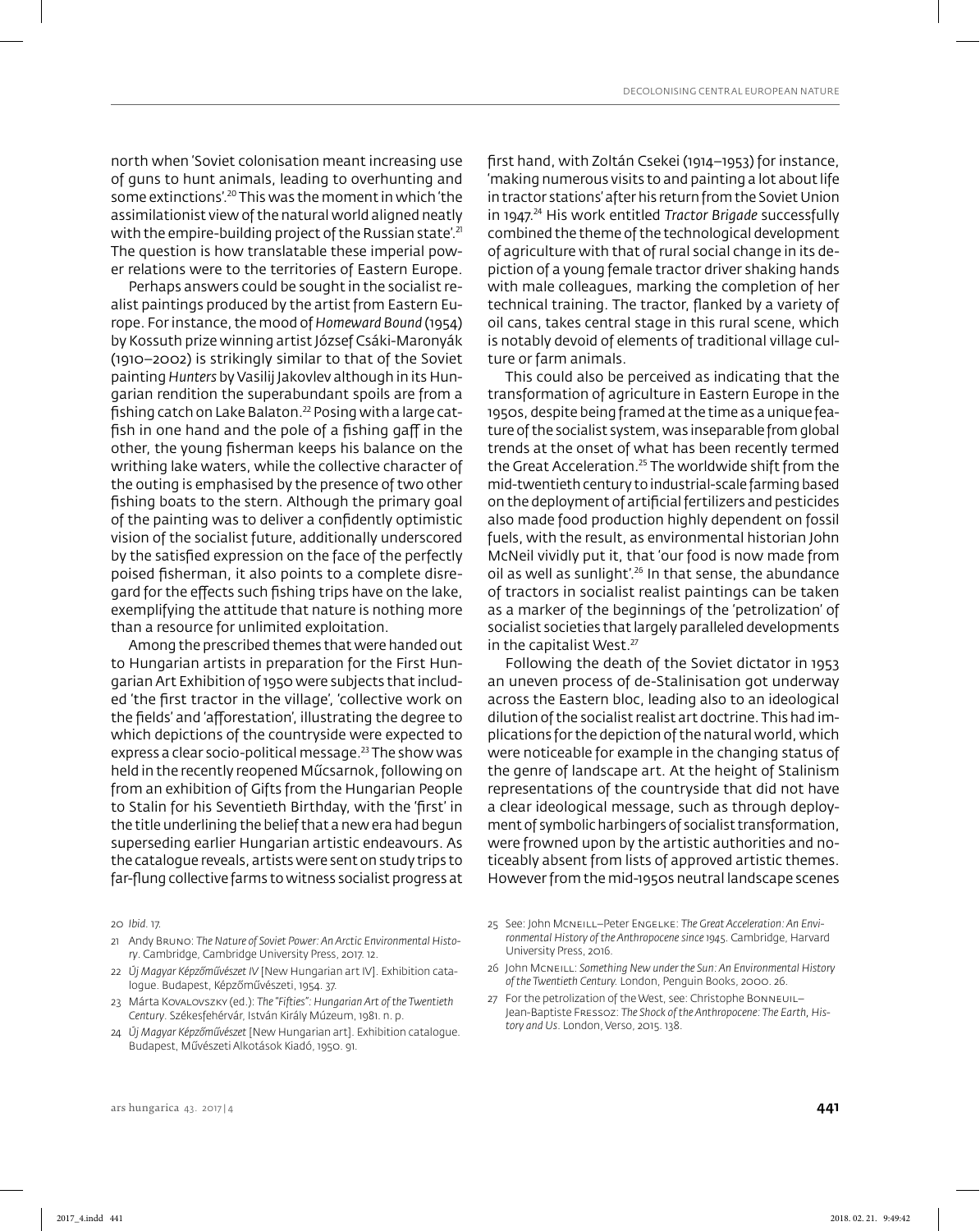

2. Gardening in Hungarian Art, installation view, 1956

reappeared in national survey exhibitions, with many artists who had been prominent advocates of socialist realism turning to the landscape genre as a means to detoxify their art from its association with the Soviet inspired artistic style. A case in point in Hungary could be traced in the work of Béla Bán, who in his solo exhibition of 1955 at the Adolf Fényes Exhibition Hall, a venue that at the time operated as a subsidiary of the Műcsarnok, showed dozens of watercolours dealing with landscape themes.<sup>28</sup>

The role of landscape genre as a touchstone for issues of de-Stalinisation, with its implicit hereish element of decolonisation, came strongly to the fore in Hungarian art context the following year. Here again one could detect the typical take on the depictions of nature as a malleable subject matter condoned by the authorities as a way to divert artists away from controversial topics in times of political crisis. Nevertheless, this occasion was taken as opportunity to bring into daylight works that were suppressed during the period of high Stalinism. The exhibition *Gardening in Hungarian Art,* which was staged in the preeminent venue of Műcsarnok in summer of 1956, became therefore an unlikely focus for cultural politics in the Hungarian art world, anticipating the revolutionary atmosphere of the autumn, when a concerted attempt was made to liberate the coun-

28 Katalin Dávid: *Bán Béla*. Exhibition catalogue. Budapest, Fényes Adolf Terem, 1955. n. p.

try from Soviet ideological domination. Such currents coalesced in the show with exhibition strategies and presentational elements that pointed to the intimately related topic of the decolonisation of nature. *(Fig. 2.)*

The official press announcement for *Gardening in Hungarian Art* opened with the curious statement that although the exhibition had an 'unusually sounding name', lovers of 'garden art' and those who are familiar with 'cultured nature' would immediately realise what it was about.<sup>29</sup> Based on the premise that 'changing styles of garden design reflect the social life of particular historical periods', the exhibition set out to show the creativity and mastery of gardeners through the ages, however not 'in the original', but through the 'artistic translation of the best Hungarian painters'.<sup>30</sup> These were mostly painters associated with the early twentieth century Nagybánya artist's colony, whose 'commitment to plein air naturalism and the primacy of impressions from nature'31 was regarded as reactionary by socialist realist art critics. A review of this self-funded exhibition in the daily paper *Szabad Nép* noted that the head of the Fine Arts department of the Ministry of Culture had quipped that 'the whole exhibition seems to have been organised in order to hang canvases that have for years been "forbidden"'.32 For another reviewer, infused with the revolutionary ferment of late summer of 1956, the 'sensation' provoked by the exhibition lay not in its 'interesting and unusual theme', but in the opportunity it provided to 'win back the esteem of Hungarian painting' and 'confront the tendency to falsely restrict, under the influence of dogmatism, the assessment of our artistic past'.33 The decolonizing impulse conveyed in these words was directed towards liberation of Hungarian artistic tradition from the imposed ideological constraints. *(Fig. 3.)*

The exhibition was however more than a ruse to subvert the official canon, since its somewhat eccentric and innovative proto-curatorial approach also pointed to novel environmental concerns, which could be seen as a reaction within the context of de-Stalinisation to the period's brutal indifference to the natural world. Photographs of the exhibition reveal an unconventional installation with the inclusion of living plants in

- 32 Artner Tivadar: Szép Kiállítás Katalógus Nélkül [Nice exhibition without a catalogue]. *Szabad Nép,* 9 September 1956.
- 33 Miklós Cseh: Kertészkedés a magyar képzőművészetben [Gardening in Hungarian art]. *Irodalmi Újság,* 8 September 1956.

<sup>29 &#</sup>x27;Kertészet a Magyar Képzőművészetben', press release, Műcsarnok library archive, 1463 3-3.

<sup>31</sup> Gábor Andrási et al.: *The History of Hungarian Art in the Twentieth Century*. Budapest, Corvina, 1999. 12.

<sup>30</sup> *Ibid.*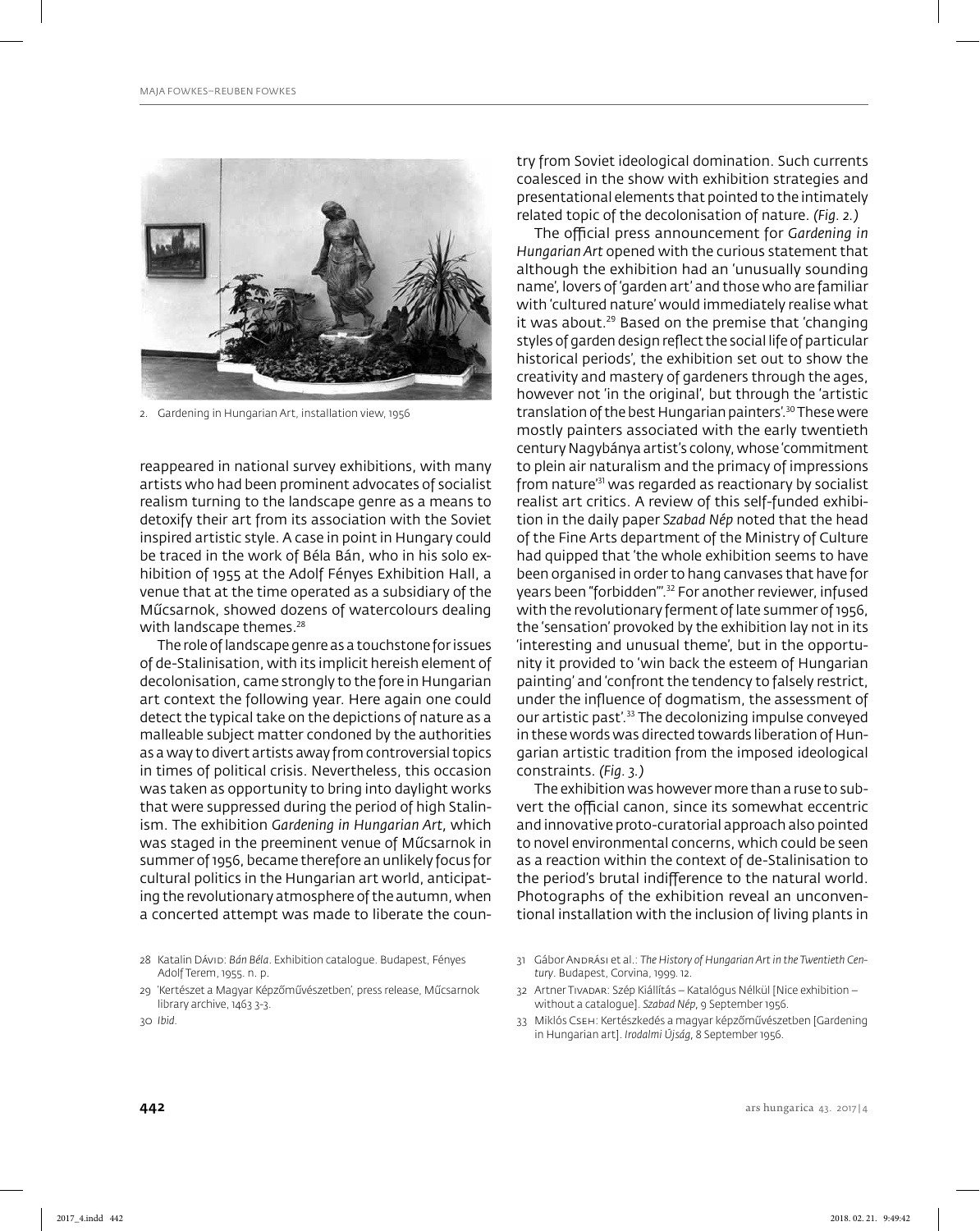

3. Gardening in Hungarian Art, installation view, 1956

garden-like arrangements and the provision of veranda-style wicker chairs to encourage relaxed contemplation. Although predominantly delivering the theme of gardening through paintings, there were also several sculptures positioned amongst shrubbery of garden plots installed under the glass ceilings of the exhibition space. Statues of a dancing woman and singing girl by Ferenc Medgyessy were presented in a down to earth fashion, accessible, intimate and immersed in the greenery, representing the joyfulness of Hungarian village life. There could not be starker contrast to the towering public monuments that had been recently erected as sites of ideological ritual to enact the country's submission to their Soviet 'liberators', which would a few weeks later be toppled by the revolutionary crowd.

A transcript of a presentation by co-organiser of the exhibition András Balogh, a lecturer at the School of Landscape Gardening, reveals the horticultural think-

35 *Ibid.*

ing behind display. This involved not only taking into account 'the climatic conditions of the Műcsarnok' but also choosing 'plant materials' that would be most appropriate for particular art works, such as oleander for the depiction of the Mediterranean coast.<sup>34</sup> During his talk, he also criticised landscape gardeners of the past for failing to consider 'biological structure' and treating plants 'as objects, but never as an organic whole', while denying them their place in 'the community of life'.35 There are perhaps surprising correspondences here with the work of more recent researchers in the field of plant theory that likewise criticise the 'mechanistic approach to vegetable life, reduced to its constituent parts' advocating instead a 'perspective attributing greater agency to plants in dynamic relation to their environments'.36 As if speaking about the City Park surrounding the Kunsthalle, Balogh also voiced criticism of the current treatment of parks that had allowed a 'line

<sup>34</sup> Typewritten notes, 'Kertészet a Magyar Képzőművészetben', 28 July– 16 September 1956, special documentation, Műcsarnok Library and Archive, X. 1956.

<sup>36</sup> Monica GAGLIANO-John C. RYAN-Patricia VIEIRA: 'Introduction'. In: *The Language of Plants: Science, Philosophy, Literature*. Ed. by Monica Gagliano–John C. Ryan–Patricia Vieira. Minneapolis, University of Minnesota Press, 2017. xiii.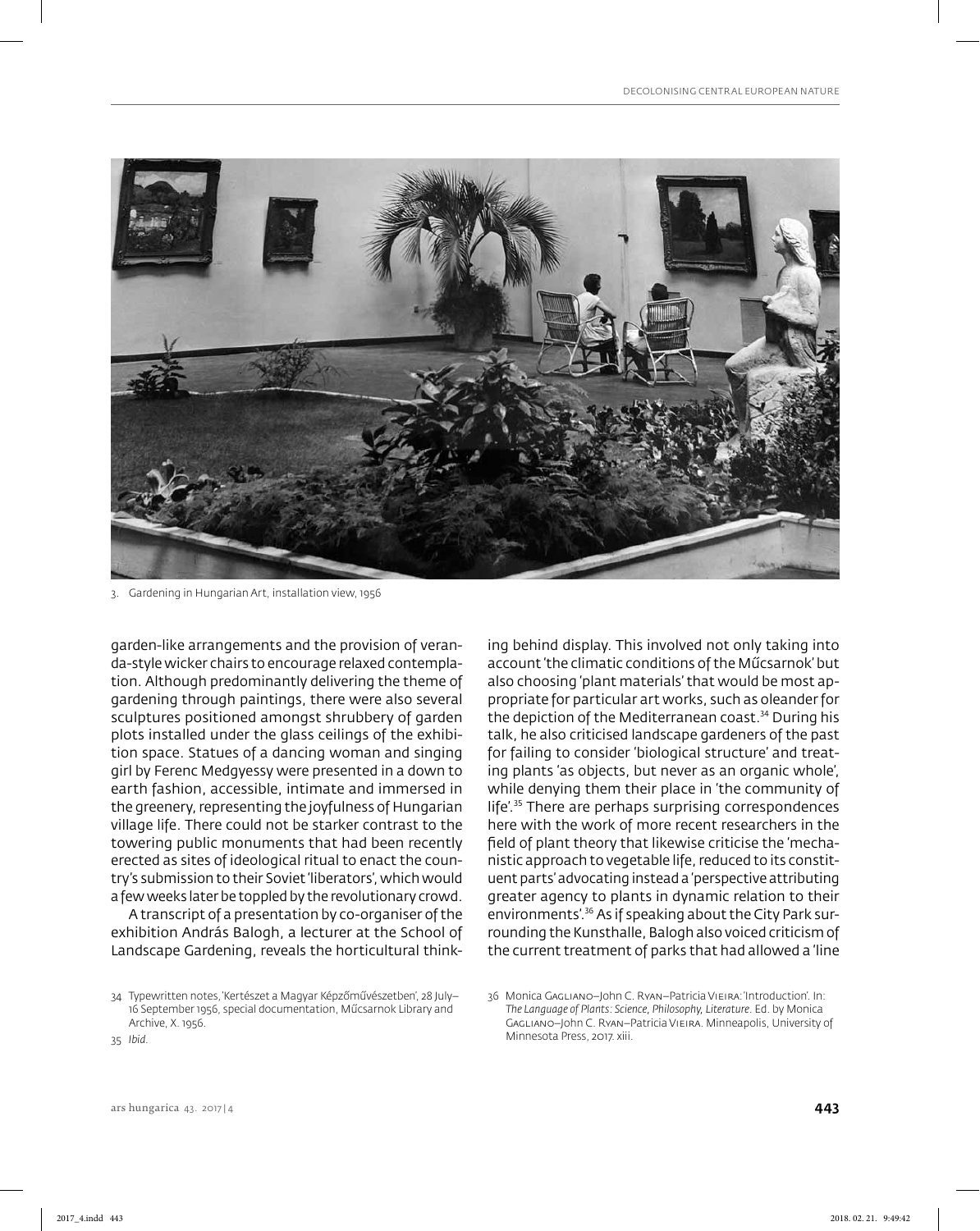

4. Sándor Pinczehelyi: *Ressource Kunst,* 1990 wire screen, plaster, slag, 200x200 cm Courtesy the artist

of trees dating back to the time of Maria Theresa to be cut down for firewood, and the replacement of 'ancient Hungarian plants' by species that are 'fast-growing, showy, but foreign to our homeland' such as 'plane tree, horse chestnut and black locust'.<sup>37</sup> Notably here is the propensity in some circumstances for the decolonizing impulse to draw on patriotic sentiment to defend the autochthon from external interference.

With its emphasis on gardening, plants and sensory perception of nature, the exhibition could also be viewed as the expression of an emergent concern that in the headlong rush for modernisation people were losing touch with the natural world. These are indeed instances when art takes on an active role in renewing and regenerating more attuned relations to nature, recognised as an aspect of contemporary environmental art, but also tangible on this rare historical occasion, where social and natural liberation merged into one agenda. Extraordinarily, in light of the environmental and cultural politics of Eastern Europe in the period, included also in the exhibition programme was a screening of the 1953 film *White Mane* by French filmmaker Albert Lamorisse that dramatised the relationship between a young boy and feral stallion in the wilds of the Camargue. Their companionship is threatened by adult ranchers, perpetuating the struggle between the forces of power, domination and control on

one side and those of freedom, equality and solidarity with companion species on the other.

By the 1980s the scale of environmental degradation accumulated by state socialism had reached a level that could no longer be covered up and the secret reports about the condition of the environment started to leak out into the public sphere, turning into international affairs, and triggering mass protests. The consequences of industrial pollution in the Black Triangle between Czechoslovakia, Poland and East Germany blew over the Cold War divide, chemical pollution from Romanian factories led to protests in the Bulgarian town of Ruse on the other side of the Danube, while the same river was a central concern for the environmental movement in Hungary, with massive gatherings to oppose the plans for a hydroelectric dam between Hungary and Czechoslovakia. The Chernobyl disaster on 26 April 1986, a nuclear meltdown that released clouds of radiation across the continent, was a final blow to the environmental record of the socialist bloc. As a consequence, green parties featured regularly on the ballots of the first free and democratic elections across Eastern Europe during the political changes of  $1989$ .<sup>38</sup> It was a period when social struggles became inseparable from the toxic environment of late socialism that had no concern for the ecological consequences of their incompetently run and technologically deficient industrial complexes.

Attitudes to environmental art at this crucial juncture were also revealed in Hungarian context by the critical reception of the travelling exhibition Resource Kunst. *(Fig. 4.)* The show, which originated in Germany and mostly presented the works of Western artists, had several stops before reaching Műcsarnok in 1990, on the occasion of which it was expanded with the inclusion of several Hungarian artists. Art critic Julianna P. Szűcs used her review in the daily *Népszabadság* to reveal how an abiding yet 'illusory deep faith in the human' had been dispelled by a new awareness of environmental questions, expressing the need to stop viewing Beuys's honey pump as 'capitalist stupidity' and Smithson's spiral as a 'well advertised bluff'. She listed the sequence of staggering ecological events as follows: 'Then came Bős-Nagymaros [dam]. Then we saw the denuded fir trees of the North Czech lands. Then we experienced the West Berlin smog alert caused by Trabants. Then

ter the Chernobyl disaster, see: Padraic Kenney: *A Carnival of Revolution: Central Europe 1989*. Princeton, Princeton University Press, 2002.

<sup>37</sup> Typewritten notes, 'Kertészet a Magyar Képzőművészetben'.

<sup>38</sup> For the rise of environmental movements across Eastern Europe af-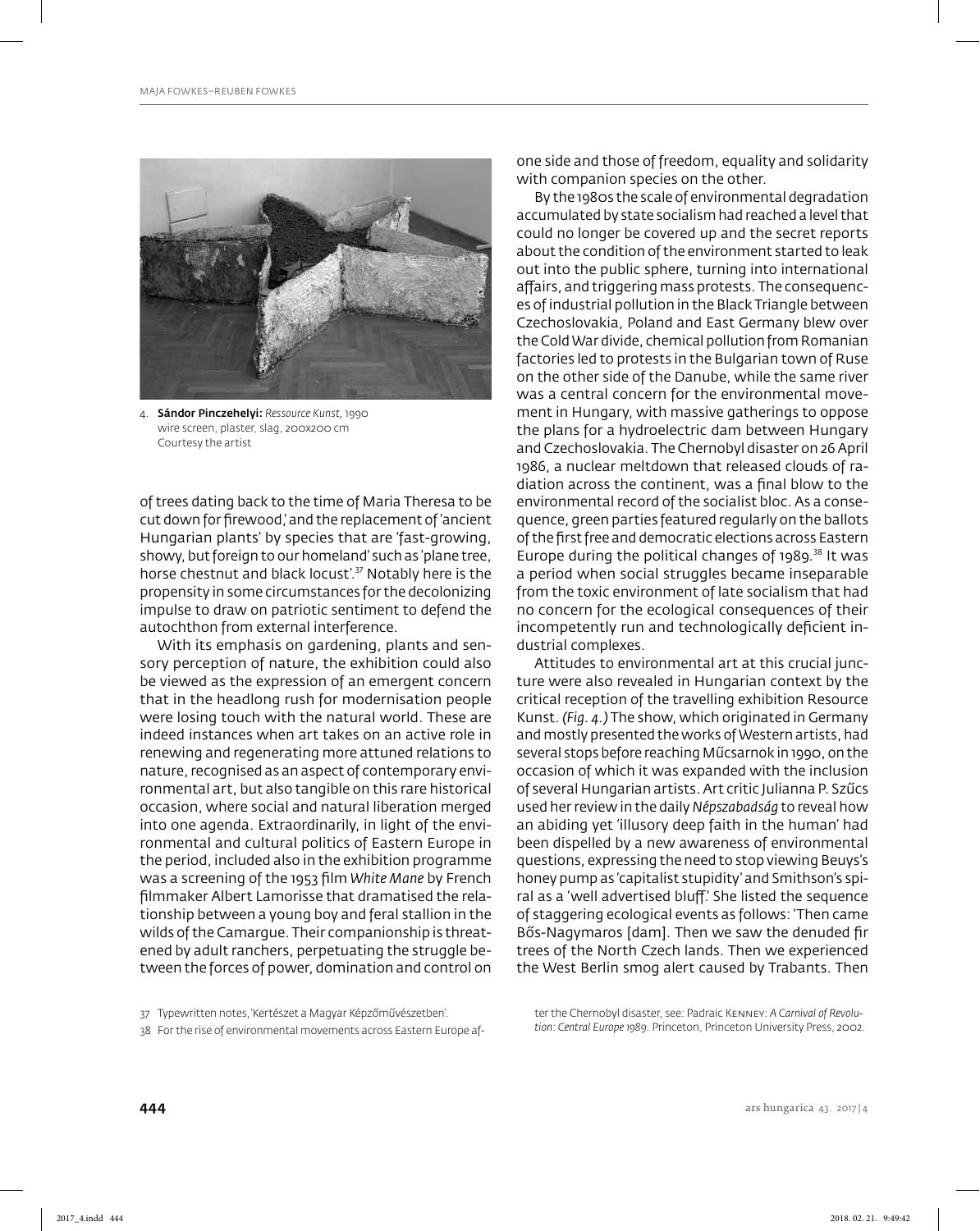

5. *Nature Alliance: Nature and Art in Hungary 1960-2000. Műcsarnok,* 2016 exhibition view (Photo: authors)

Chernobyl exploded. Then the 8am news started to read out pollution levels. Then we started to see art with different eyes'.<sup>39</sup> Again this is an instance where the role of environmentally engaged art is invoked for its revelatory and emancipatory values.

Art historian Katalin Keserü expressed a different view in her piece on the exhibition in *Új Művészet* entitled 'Revolutionary Decadence or the Colour of Tomato Soup,' criticizing it for a perceived lack of revolutionary vigour and activism. The title contained an oblique reference to the well-known culinary metaphor for the softer, less ideological Goulash Communism of the Kádár era and the un-revolutionary nature of the negotiated 'system change' of 1989 in Hungary. Observable here was the fact that even declaratively environmental art often failed to materialise into more solid, engaged, activist responses to acute environmental problems. During her directorship of Műcsarnok (1992–1995), Keserü initiated

another exhibition dealing with the subject of nature specifically in the context of Central European art. Taking place in Ernst Museum in 1994, *Naturally: Nature and Art in Central Europe* brought together practitioners from Bulgaria, Czech Republic, Croatia, Poland, Macedonia, Romania, Hungary, Serbia and Slovakia. According to the catalogue introduction, it was motivated by the desire to investigate the 'regional and universal' in the art of Central Europe.<sup>40</sup> As one of the early examples of comparative curatorial projects that originated in the region and searched for common ground with other post-communist countries, it was indicative for its typically apolitical treatment of nature in art as a common and unproblematic subject matter.

Fourteen years later, in summer of 2016, the Műcsarnok was once more the site for curatorial investigation of art and nature, although in discernibly altered cultural conditions. In fact this endeavour consisted

<sup>39</sup> Julianna P. Szűcs: Review of Resource Kunst. *Népszabadság,* 26 May 1990.

<sup>40</sup> János Sturcz (ed.): *Naturally: Nature and Art in Central Europe*. Budapest, Ernst Múzeum, 1994.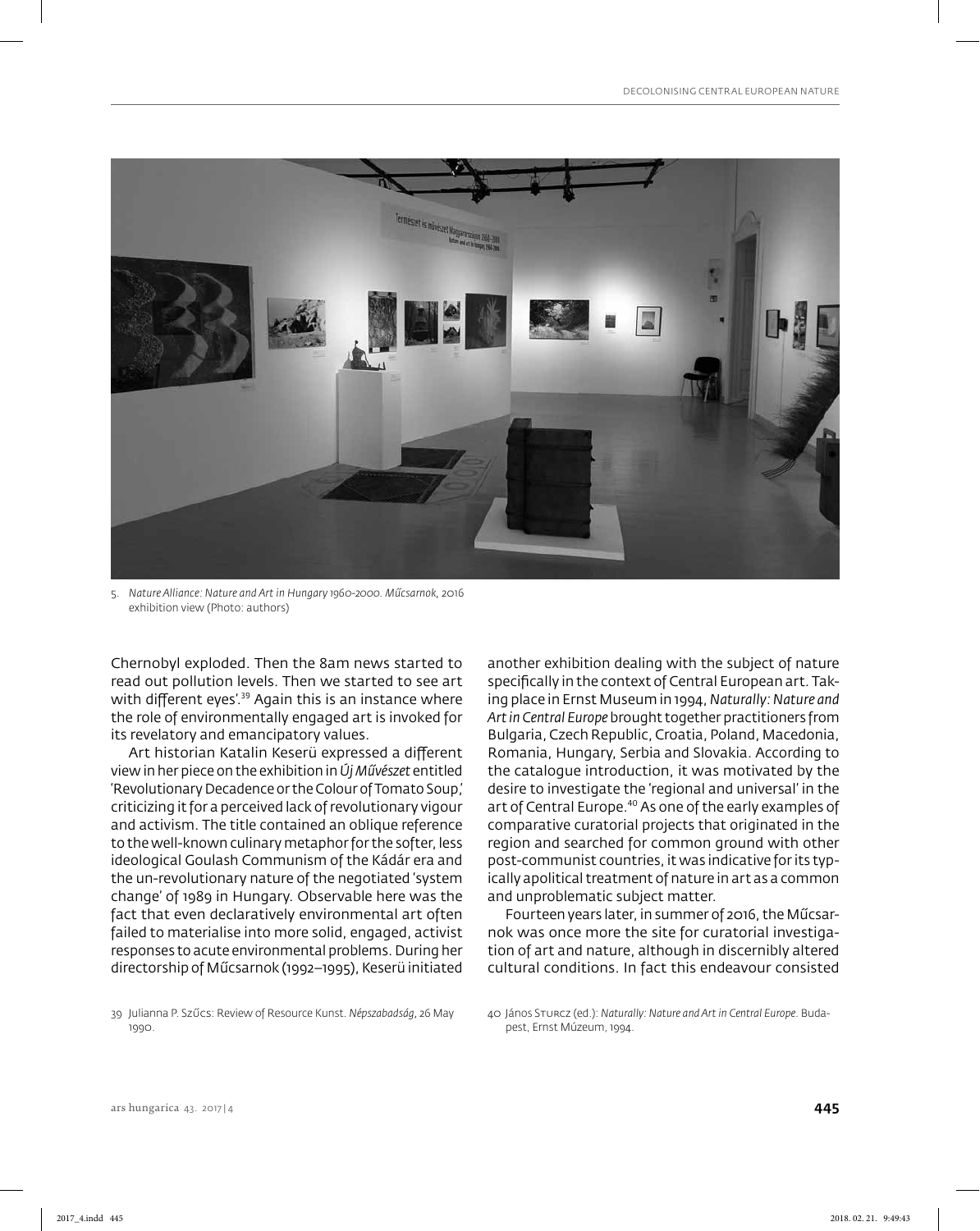

6. Bence György Pálinkás–Kristóf Kelemen: *Hungarian Acacia,* 2017 Courtesy the artists (Photo: Krisztina Csányi)

of three parallel exhibitions under the common title Branches/ Nature Art – Variations, the central part of which was entitled Small Gestures and co-curated by Keserü with John K. Grande, a Canadian art critic with a strong affinity for Transylvania. One side of the space was given over to Eco-Avant-garde, an exhibition of Iranian environmental art curated by Mahmoud Maktabi, while the third part was signed by Keserü alone, with the title Nature Alliance and more significantly, the subtitle Nature and Art in Hungary 1960–2000. The complications with the titles, curators, and the merging of three shows with very different agendas tenuously connected by the theme of nature, was symptomatic of a deeper institutional malaise. Since 2013, when the running of the Kunsthalle was handed over to Hungarian Academy of Arts (MMA), the profile of the venue had diverged from mainstream contemporary art to pursue a programme in line with the conservative outlook of the new body.<sup>41</sup>

In her exhibition Nature and Art in Hungary 1960–2000 *(Fig. 5.)*, Academy member Keserü approached the issue of nature in art in strictly national terms. Although it might be put down to purely linguistic considerations, this phrasing indicated a delineation of a territory within state borders, however the exhibition also included artists of Hungarian ethnic origin working in Romania, but did not extend to Slovakia, where for instance several ethnic Hungarian artists are particularly committed to environmental themes. Questions could be raised about the timeline of the exhibition, which conspicuously began after the socialist realist period, but before the neo-avant-garde took to the stage, while ending for inexplicable reasons at the turn of the millennium. Could it be that this was also a convenient way to exclude contemporary, more politically radical artistic engagements with the subject? The familiar treatment of nature as a universal, idealised and transcendental concept in an exhibition that set out to explore the renewal of 'the living community of nature and civilisation' while renouncing 'the privileged role of man',<sup>42</sup> could handily serve to camouflage ideological interests. It also established a contemplative distance from surrounding realities and localised environmental issues, by turning a blind eye to the ecological activism of the Park Defenders encamped a few hundred meters from the venue and engaged in a struggle to save pockets of city nature from cultural redevelopment. The post-truth decolonisation of nature proclaimed inside the white cube was countered outside with acts of solidarity with trees against the paradoxical colonisation of a green area by art edifices under construction. The most recent power relations displayed in this case, although inseparable from the current global crisis of democratic practices, still therefore bear the traces of hereish circumstances.

The interference of colonial and de-colonising processes within the particular context of contemporary Hungarian art and society came to the fore in project *Hungarian Acacia* (2017) *(Fig. 6.)* by Bence György Pálinkás and Kristóf Kelemen. The work addressed the position of the black locust tree within the natural environment and in human value systems, notably the same species the horticulturalist in the gardening exhibition of 1956 had highlighted as a threat to native Hungarian landscape. They reveal contradictory attitudes to this natural coloniser, which is regarded by conservationists as an invasive species that is alien to local ecosystems and was therefore put on a European Union black list of undesirable plants. Paradoxically in view of the fact that the tree is a biological newcomer to the country, the Hungarian government took the counter measure of declaring the black

<sup>41</sup> Edit András: Vigorous Flagging in the Heart of Europe: The Hungarian Homeland under the Right-Wing Regime. *E-Flux Journal,* no. 57. September 2014.

<sup>42</sup> Exhibition wall text, 'Nature Alliance: Nature and Art in Hungary from 1960 to 2000.' Budapest, Kunsthalle, 27 July – 16 October, 2016.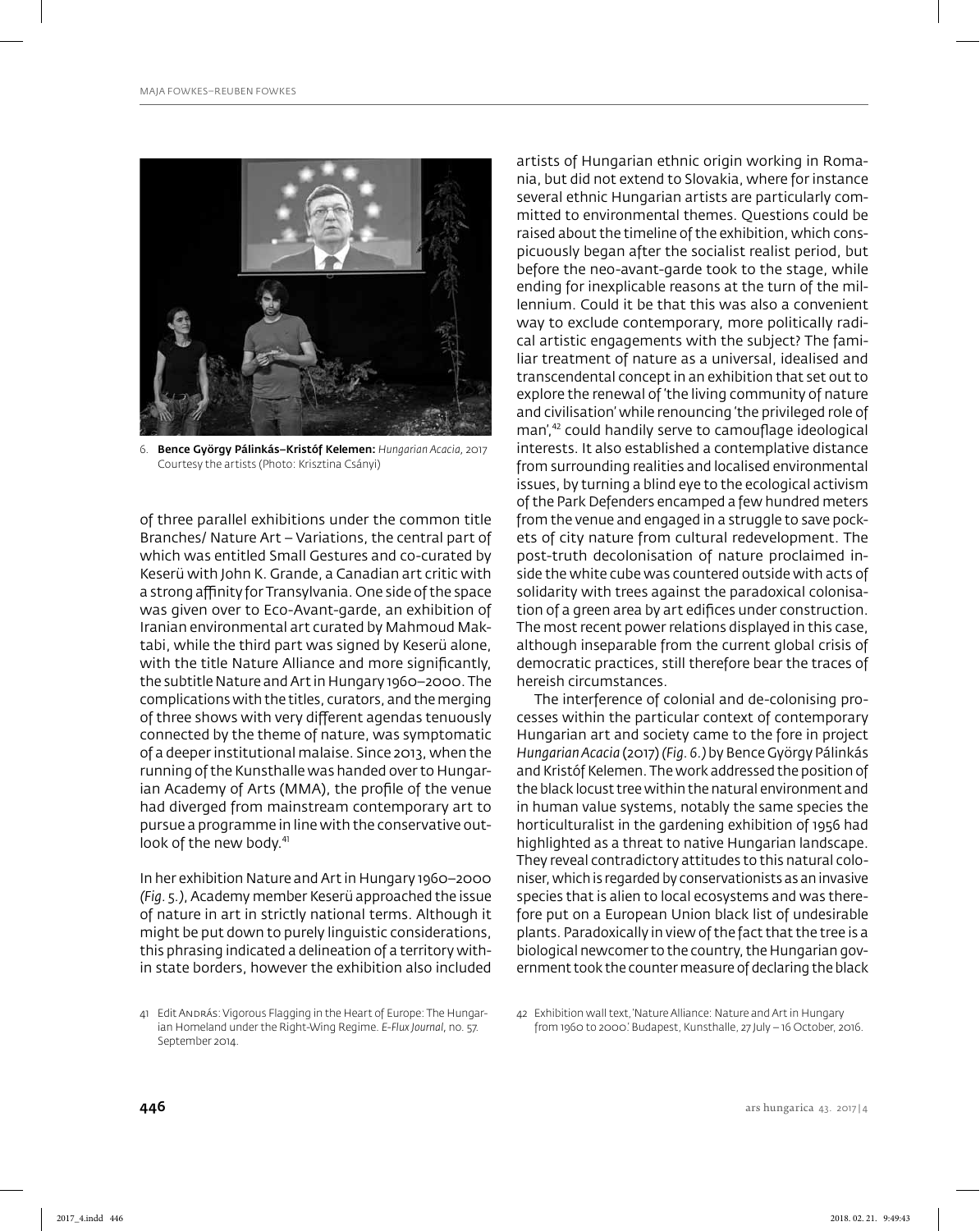locust to be a Hungaricum, a special brand defined as 'a collective term indicating a value worthy of distinction', which is awarded 'thanks to its typically Hungarian attribute, uniqueness, specialty and quality.'43 Taking the form of a post-truth documentary theatre piece, the artwork offers a critique of the arbitrariness of human decisions about the lives of plants while locating parallels in the treatment of refugees in Europe and Hungary. What is suggested is the need to decolonise prevalent social attitudes to the dislocated and disadvantaged, as well as to reflect on the continuing unthinking domination of the human species over the natural world.

A consistent feature of the long history of the interrelation between artistic practice, the natural environment and the exercise of geontopower has been the repetition of a pattern of colonisation and decolonisation. The entanglement of the narrowly human, social and political aspects of colonisation with the intensification of the domination of nature, as well as a seeming commonality between the emancipation of human and non-human spheres, is also perceptible, both in the social and environmental history of the region and as a recurrent element in artistic engagements with art and nature. Such overlays and reciprocities correspond to the hereishness of the Central European social, political and cultural context, which is also manifest through the oscillating exhibition histories of the Műcsarnok. What has changed over time however is awareness of the wider implications of attitudes and behaviour towards the natural world, since the challenges posed today by climate change, extinction and toxic devastation to both human and non-human species far exceed the imagination of political and cultural ideologies forged in an age of growth and expansion.

#### *Maja and Reuben Fowkes*

*art historians, curators Translocal Institute of Contemporary Art www.translocal.org*

43 'What is Hungaricum?' http://www.hungarikum.hu/en/content/ what-hungarikum (accessed 10 November 2017).